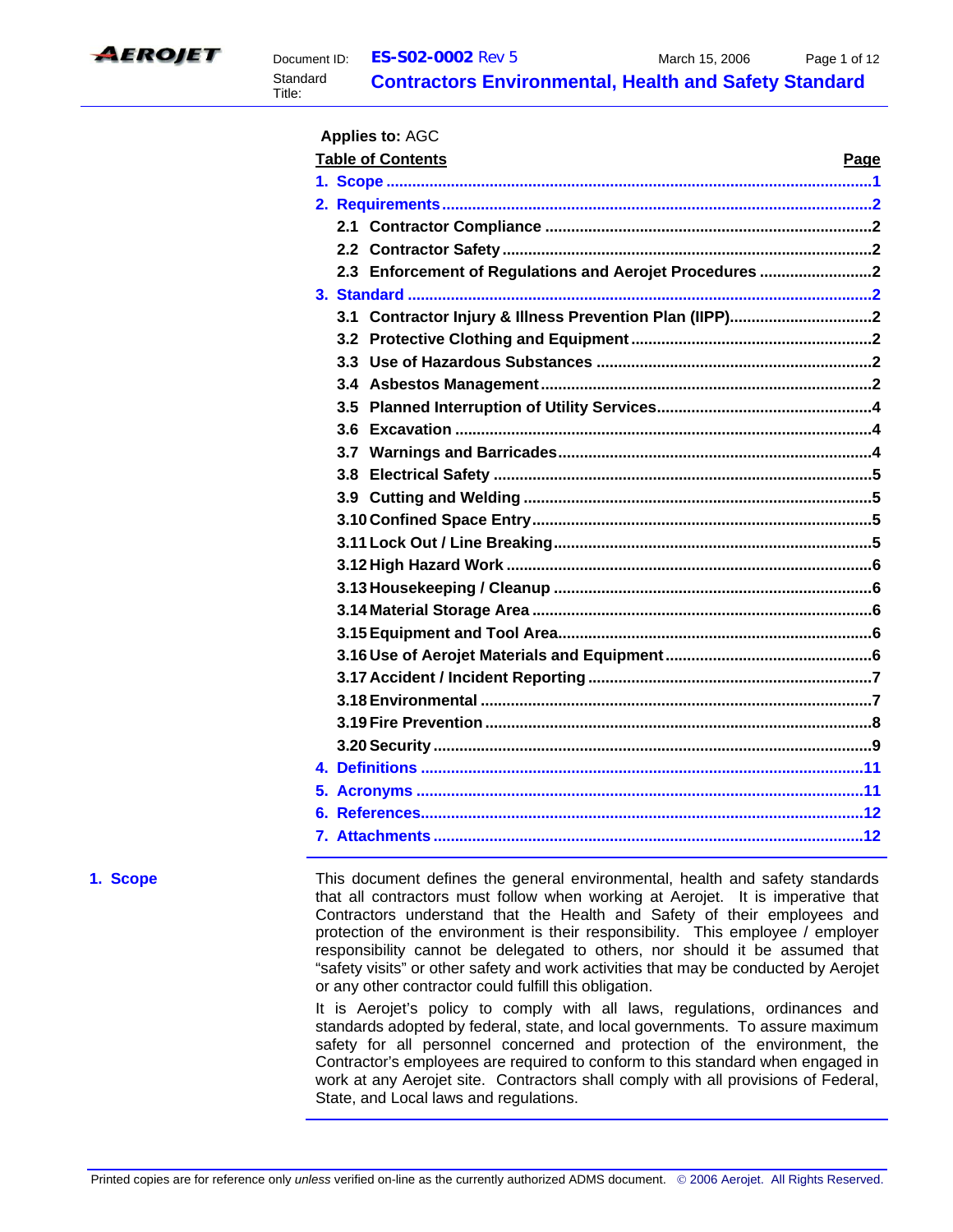

|                                     |  | 2. Requirements                                                           |                                                                                                                                                                                                                                                                                                                                                                                                                                                                                                                                                            |  |  |  |
|-------------------------------------|--|---------------------------------------------------------------------------|------------------------------------------------------------------------------------------------------------------------------------------------------------------------------------------------------------------------------------------------------------------------------------------------------------------------------------------------------------------------------------------------------------------------------------------------------------------------------------------------------------------------------------------------------------|--|--|--|
| 2.1 Contractor<br><b>Compliance</b> |  |                                                                           | Contractors are obligated to comply with all federal, state, and local<br>government health, safety and environmental requirements, plus all Aerojet<br>rules for health, safety, environmental, fire protection and other related work<br>requirements. It shall be the Contractors responsibility to become fully<br>acquainted with applicable health and safety, and environmental laws and<br>regulations prior to commencing work.                                                                                                                   |  |  |  |
|                                     |  |                                                                           | 1. Contractor will ensure that their employees and subcontractors of every tier<br>are trained in accordance with all federal, state, and local safety training<br>requirements and are properly informed to function safely while working on-<br>site at Aerojet. Verification of all training will be made accessible to Aerojet<br>upon request. The basic elements of this training will include, but not be<br>limited to:                                                                                                                            |  |  |  |
|                                     |  |                                                                           | Basic Safety and Environmental Orientation (Aerojet Site Rules)<br>а.                                                                                                                                                                                                                                                                                                                                                                                                                                                                                      |  |  |  |
|                                     |  |                                                                           | Project Specific (e.g. HVAC, Electrical, Mechanical, etc.)<br>b.<br>Special Work rules (e.g. hot work, asbestos, confined space entry, etc.)<br>с.                                                                                                                                                                                                                                                                                                                                                                                                         |  |  |  |
|                                     |  |                                                                           |                                                                                                                                                                                                                                                                                                                                                                                                                                                                                                                                                            |  |  |  |
|                                     |  | 2.2 Contractor Safety                                                     | Contractors will provide a safe working environment and will exercise necessary<br>supervision to eliminate unsafe acts or damage to the environment on the part of<br>Contractor employees, including subcontractors of every tier.                                                                                                                                                                                                                                                                                                                       |  |  |  |
|                                     |  | 2.3 Enforcement of<br><b>Regulations and</b><br><b>Aerojet Procedures</b> | 1. Aerojet may discipline Contractors at any time for a pattern of frequent failure<br>to adhere to EH&S laws and regulations or Aerojet's established on-site<br>EH&S procedures (including this standard). "Discipline" may include, but is<br>not limited to, suspension of work through termination of contract.<br>The Contractor in conjunction with the Contractor coordinator or Construction<br>2.<br>Project Engineer and Environmental Health & Safety (EH&S) is responsible<br>for enforcing this procedure and discipline for non-compliance. |  |  |  |
|                                     |  |                                                                           | a. Contractor will have available for review on site by EH&S personnel a<br>copy of the Safety Work Permit, Contractor's written Injury and Illness<br>Prevention Plan and Code of Safe Practices.                                                                                                                                                                                                                                                                                                                                                         |  |  |  |
|                                     |  |                                                                           | b. Contractor is responsible for obtaining the applicable Safety Work Permit<br>and Hot Work Permit prior to start of project.                                                                                                                                                                                                                                                                                                                                                                                                                             |  |  |  |
|                                     |  |                                                                           | Contractor may complete the attached Contractor Checklist (Pre-Job) to<br>c.<br>assist in identifying the applicable hazards of the proposed job.                                                                                                                                                                                                                                                                                                                                                                                                          |  |  |  |
|                                     |  | 3. Standard                                                               |                                                                                                                                                                                                                                                                                                                                                                                                                                                                                                                                                            |  |  |  |
|                                     |  | 3.1 Contractor Injury &<br><b>Illness Prevention</b><br>Plan (IIPP)       | Each Contractor with ten (10) or more employees, is required to have a written<br>"Injury and Illness Prevention Plan (IIPP)" (California) or an "Accident Prevention<br>Program (APP)", that conforms to the requirements of the OSHA regulations. In<br>addition, a Code of Safety Practices as required by OSHA will be posted or<br>readily accessible at the job site. The IIPP must be reviewed by the Aerojet<br>EH&S organization prior to initiating work.                                                                                        |  |  |  |
|                                     |  | 3.2 Protective Clothing<br>and Equipment                                  | Contractor personnel must obtain and utilize appropriate personal protective<br>equipment for the work performed and as required by OSHA. This includes but is<br>not limited to the use of eye, face, head, foot, body, respiratory, and hearing<br>protection.                                                                                                                                                                                                                                                                                           |  |  |  |
|                                     |  |                                                                           | Eye or Face Protection: Appropriate eye protection (safety glasses with<br>1.<br>side-shields as a minimum) must be worn in all area posted and on all jobs<br>where there is a potential for eye injury whether or not the area is posted.<br>Appropriate face protection will be worn when applicable.                                                                                                                                                                                                                                                   |  |  |  |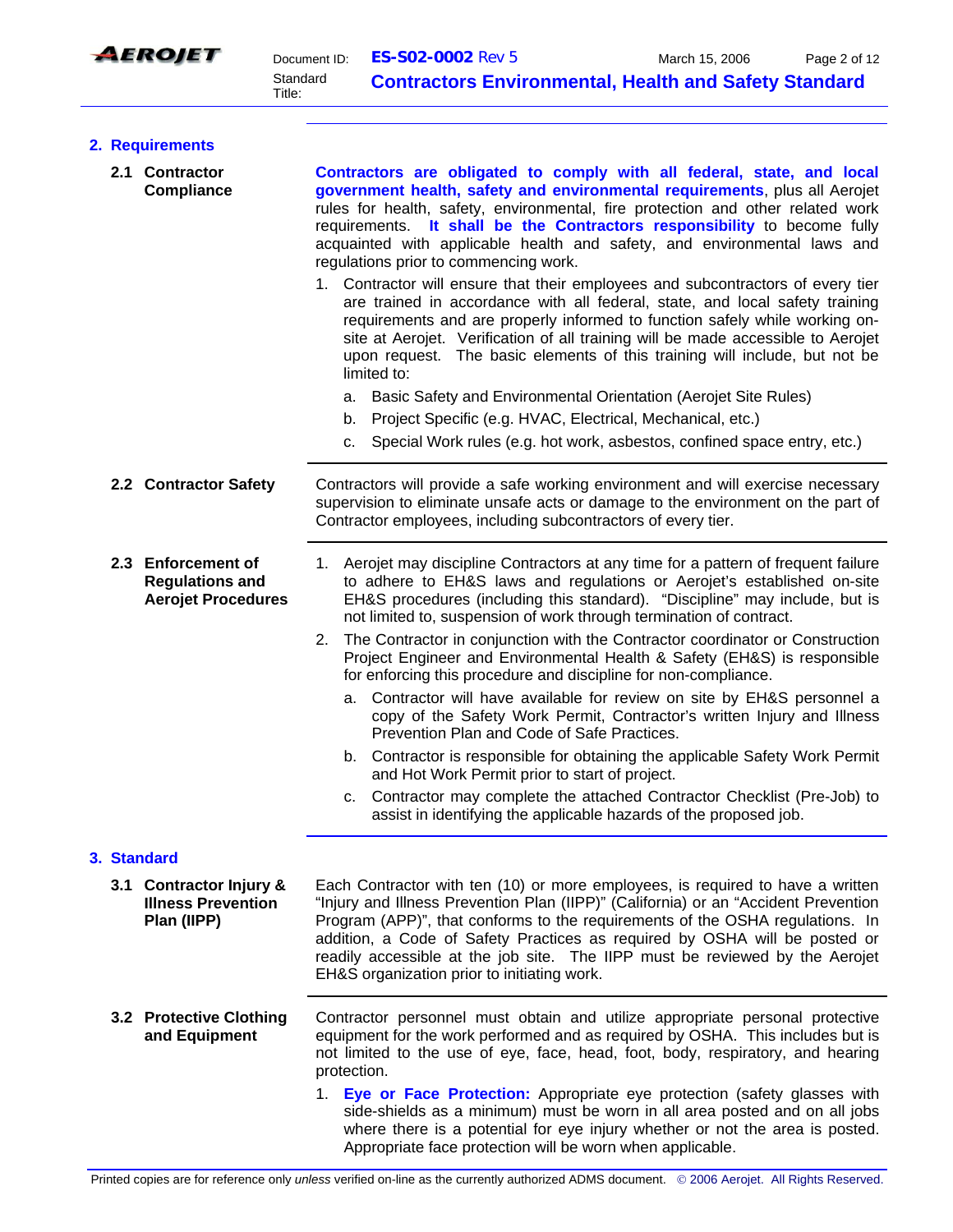

- 2. **Foot Protection:** Foot protection must be worn in compliance with OSHA regulations.
- 3. **Respiratory Protection:** Appropriate National Institute for Occupational Safety and Health (NIOSH) approved respirators must be provided and worn on all jobs and in all areas in which Contractor employees can reasonably be expected to be exposed to toxic or harmful fumes, mists, dusts, or vapors or exposed to an oxygen deficient atmosphere. Contractor will maintain and enforce a respiratory protection program, including training, where respirators are worn.
- 4. **Body Protection:** Protective clothing such as suits, aprons, boots, or gloves, will be worn where there is a hazard to the body through contact with chemicals, dusts, heat or other harmful agents or conditions.
- 5. **Ear Protection:** Hearing protection (ear muffs or plugs) must be worn in all areas posted to indicate a high noise level or where Contractor employees are exposed to noise levels in excess of OSHA regulations.
- 6. **Head Protection:** Approved head protection (e.g. hard hats) will be worn in all areas where there is a danger of impact to the head or hazard from falling or moving objects.
- **3.3 Use of Hazardous Substances**  1. Contractor personnel will not bring any hazardous substances onto Aerojet premises unless the Contractor has on hand current MSDSs for each substance. Products containing asbestos or non-abestiform minerals are prohibited for installation.
	- 2. Contractor will ensure all containers of hazardous materials are labeled in compliance with OSHA and DOT (Department of Transportation) regulations with the product name, appropriate hazard warnings, and the name and address of the manufacturer.
	- 3. The use of chemicals or any operation that may create airborne levels of any contaminant must be reviewed and approved by Aerojet's EH&S Department before the start of the job.
	- 4. The Contractor's Coordinator will inform the Contractor of the identity of hazardous chemicals to which Contractor's employees may be exposed from Aerojet operations. This should be reviewed by Aerojet EH&S and noted on the Safety Work Permit.
	- 5. Contractor will ensure employees are trained in the hazards of the substances they work with according to the OSHA Hazard Communication Standard (8 CCR 5194).
	- 6. Contractors will ensure employees are trained in the potential damage to the environment by the substances they work with according to local, state, and federal regulations.
	- 7. Contractor will ensure that all its employees are medically qualified (as defined in OSHA regulations) to perform the work assigned.
	- 8. Contractors that perform work associated with explosives, flammables or acutely hazardous materials at or above the threshold quantities identified in Appendix A of CCR T8 Section 5189 will comply with the Process Safety Management Standards of this section and submit evidence of compliance.

**3.4 Asbestos Management** 

- 1. Asbestos-Incidental Contact
	- a. This section applies to all contractors who incidentally come into contact with asbestos-containing materials.
	- b. All Contractors will immediately report to the coordinator any suspected release of asbestos.
	- c. Contractor is to cease all operations in the immediate area of the release. Approval from Aerojet's EH&S Department must be obtained before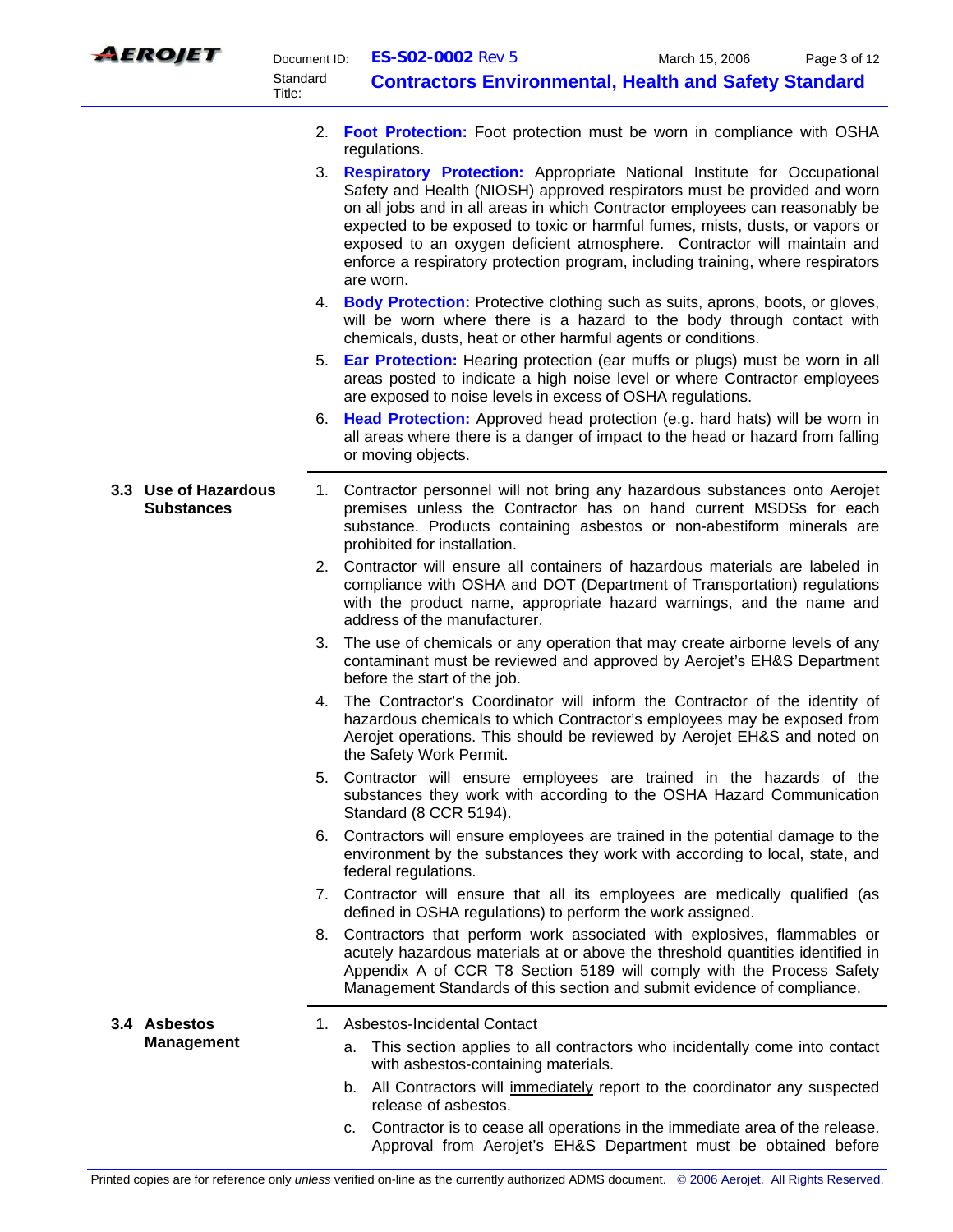

resuming operations.

- d. Contractor will not disturb any pipe insulation, boiler insulation, or any other material reasonably suspected of containing asbestos until the Contractor notifies the coordinator.
- 2. Asbestos Removal Contractors
	- a. All Contractors working with asbestos will comply with applicable OSHA, EPA, AQMD and other applicable Federal, State, local statutes, regulations, rules and ordinances, specific contract terms and conditions, and specific instructions from the Aerojet EH&S organization regarding the handling, use and work involving asbestos.
	- b. Contractor should have on hand during job, the following:
		- Copy of the Contractor's Cal/OSHA Registration/Certification.
		- Copy of the written respiratory protection program (if respirators are used).
		- Copy of abatement procedures including air sampling and engineering controls.
		- Applicable notification to local air districts.
		- Employee medical exams, respirator fit test, and asbestos training as required by OSHA regulations.
- 3. Contractors will minimize the creation of airborne asbestos dust by using appropriate work practices and procedures, including HEPA filter vacuums, wet methods, etc.
- 4. Contractors will prevent the spread of asbestos contamination by appropriate measures, including enclosures, negative pressure, clean rooms, etc.
- 5. Contractors will barricade and post asbestos work areas with warning signs complying with OSHA, AQMD and other relevant regulatory requirements.
- 6. Contractors will manage the asbestos waste as defined in the Statement of work.
- 7. Contractors will ensure Contractors' employee exposure air monitoring is conducted as required by OSHA regulations.
- 8. Contractors will allow Aerojet or its designate representative to inspect the work area.

## **3.5 Planned Interruption of Utility Services**  Contractors will notify Aerojet through the assigned Coordinator at least 24 hours prior to the planned interruption of any utility service.

- **3.6 Excavation** 1. Excavation will not be performed without underground utilities identified and necessary precautions implemented to prevent accidental contact.
	- 2. Excavation at Sacramento involving more than one cubic yard will not proceed without expressed authorization by the coordinator.
- **3.7 Warnings and Barricades**  1. Contractor will isolate Contractor's work areas from Aerojet operations and employees by using warning tape or another effective means of isolation.
	- 2. The Contractor is responsible for the procurement, placement and maintenance of all barricades and warning signs as appropriate for the nature of the job.
	- 3. Test Area Operations (Sacramento Only)

**DANGER: Under no circumstances is anyone allowed to proceed beyond a red light**. Red lights indicate that a critical operation (test) is being conducted or that an emergency exists.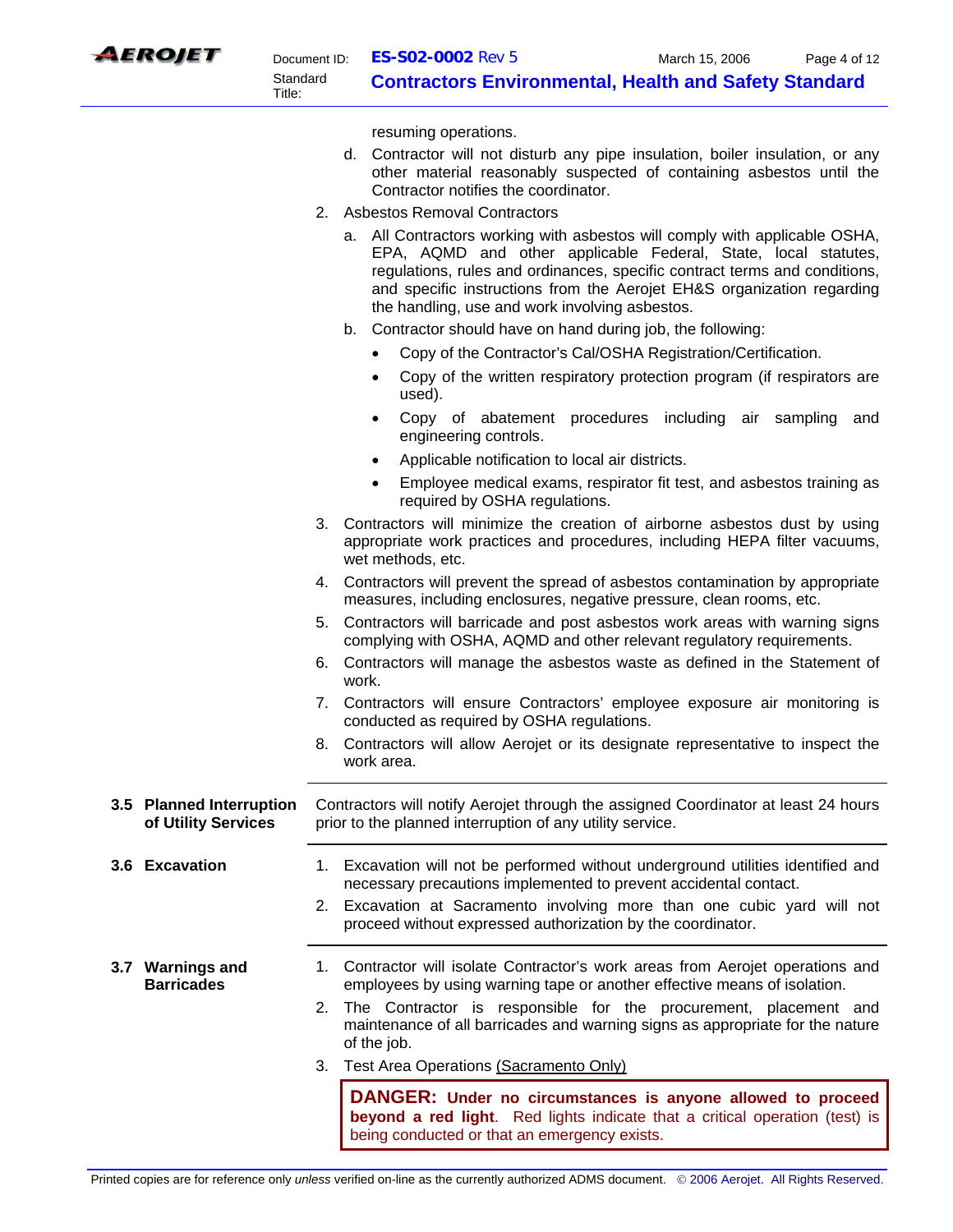| <b>AEROJET</b><br>Document ID:<br>Standard<br>Title: |    | ES-S02-0002 Rev 5<br><b>Contractors Environmental, Health and Safety Standard</b>                                                                                                                                                                                                                                                                                                                                                                           | March 15, 2006 | Page 5 of 12 |
|------------------------------------------------------|----|-------------------------------------------------------------------------------------------------------------------------------------------------------------------------------------------------------------------------------------------------------------------------------------------------------------------------------------------------------------------------------------------------------------------------------------------------------------|----------------|--------------|
|                                                      |    | The test zones are equipped with a public address system to announce<br>various activities. Entry and exit to each zone is controlled via traffic warning<br>light system (green, yellow and red). Contractors are permitted to enter<br>facilities when green or yellow lights are illuminated but only after prior<br>coordination with zone supervisor. All contractors will sign-in at each test<br>area building and sign-out when leaving this area.  |                |              |
| 3.8 Electrical Safety                                |    | 1. Contractor personnel will properly ground all electrical tools, mechanical<br>digging or concrete breaking equipment and all other electrical equipment<br>while in use.                                                                                                                                                                                                                                                                                 |                |              |
|                                                      |    | 2. All electrical equipment will be properly rated (under OSHA regulations and<br>relevant electrical codes) for the work done.                                                                                                                                                                                                                                                                                                                             |                |              |
|                                                      | 3. | Electrical equipment including extension cords used in stacks, tanks, or other<br>areas where flammable vapors or explosive atmospheres may be present<br>shall be approved for the purpose in accordance with the provisions of the<br>National Electrical Code for Hazardous Locations.                                                                                                                                                                   |                |              |
| 3.9 Cutting and Welding                              | 1. | All aspects of welding and cutting operations must comply with OSHA<br>regulations.                                                                                                                                                                                                                                                                                                                                                                         |                |              |
|                                                      | 2. | Prior to performing any welding, cutting or hot operations outside of welding<br>booth, Contractor will obtain permit from the Aerojet EH&S organization or<br>designee.                                                                                                                                                                                                                                                                                    |                |              |
|                                                      |    | 3. Contractor personnel must secure all oxygen/acetylene cylinders in a manner<br>complying with OSHA regulations. Oxygen and acetylene cylinders must be<br>stored separately. Cylinders of oxygen will not be stored within 20 feet of<br>cylinders containing flammable gases or highly combustible materials.                                                                                                                                           |                |              |
|                                                      |    | 4. When welding, Contractor personnel will use welding curtains to protect<br>persons from indirect exposure to welding flashes.                                                                                                                                                                                                                                                                                                                            |                |              |
| 3.10 Confined Space<br><b>Entry</b>                  |    | 1. Contractor must comply with all OSHA confined space requirements if<br>Contractor's employees enter confined spaces.                                                                                                                                                                                                                                                                                                                                     |                |              |
|                                                      |    | 2. Contractor must generate a confined space permit whenever entry is required<br>into a "permit-required confined space".                                                                                                                                                                                                                                                                                                                                  |                |              |
|                                                      |    | 3. To ensure the safety of Contractor personnel during entry into confined<br>spaces (such as tanks, man-holes and sewers, vessels, etc) where access<br>and egress is difficult and the possibility of dangerous air contamination<br>exists, Contractor should use the following to supplement established<br>confined space entry:                                                                                                                       |                |              |
|                                                      |    | a. Contractor will furnish gas-monitoring equipment and perform appropriate<br>testing procedures, which includes, but is not limited to testing for oxygen<br>deficiency and explosive gas levels.                                                                                                                                                                                                                                                         |                |              |
|                                                      |    | The Aerojet EH&S organization will communicate known and potential<br>b.<br>hazards from gases, vapors, and other hazardous substances to the<br>Contractor.                                                                                                                                                                                                                                                                                                |                |              |
| 3.11 Lock Out / Line<br><b>Breaking</b>              |    | 1. Contractor will not perform work on electrical circuits, machinery or lines (or<br>connected equipment) carrying hazardous liquids or gases under pressure<br>until Contractor institutes appropriate protective measures. Such measures<br>shall include ensuring that controlling switches and valves have been<br>identified, positively locked out and appropriately tagged to prevent<br>unexpected start-up of electrical or mechanical equipment. |                |              |
|                                                      |    | 2. If contractor needs to lock out Aerojet equipment, Contractor will notify the<br>coordinator. Contractor will not, under any circumstances, lock out Aerojet                                                                                                                                                                                                                                                                                             |                |              |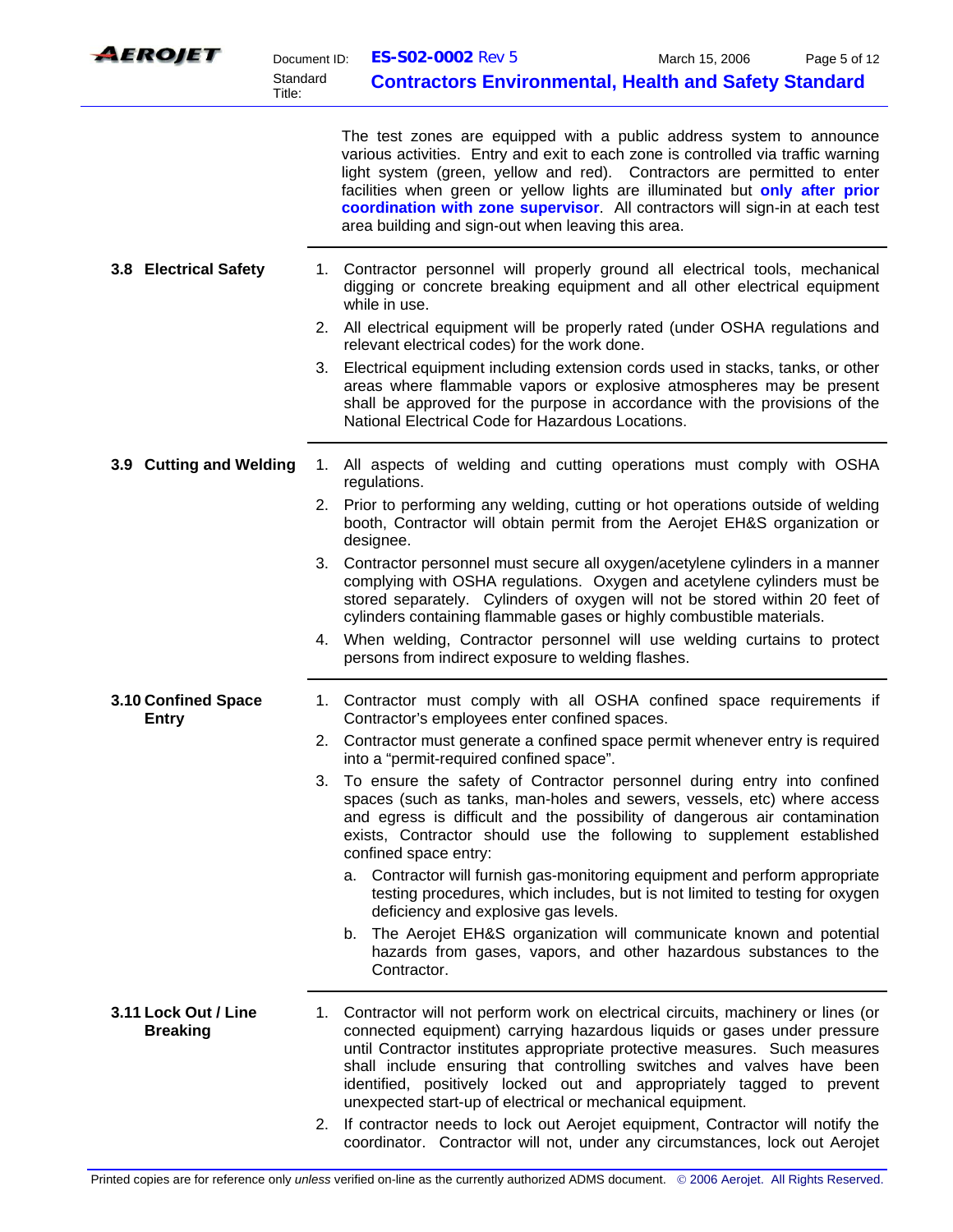| <b>AEROJET</b>                  | Document ID:       | <b>ES-S02-0002 Rev 5</b>                                                                                                                                                                                                                                                                                                                                                                  | March 15, 2006 | Page 6 of 12 |  |
|---------------------------------|--------------------|-------------------------------------------------------------------------------------------------------------------------------------------------------------------------------------------------------------------------------------------------------------------------------------------------------------------------------------------------------------------------------------------|----------------|--------------|--|
|                                 | Standard<br>Title: | <b>Contractors Environmental, Health and Safety Standard</b>                                                                                                                                                                                                                                                                                                                              |                |              |  |
|                                 |                    | equipment without permission.                                                                                                                                                                                                                                                                                                                                                             |                |              |  |
|                                 |                    | 3. Upon completion of the job, Contractor is to notify the coordinator to re-<br>energize the equipment after the lockouts have been removed.                                                                                                                                                                                                                                             |                |              |  |
|                                 |                    | 4. Contractor is prohibited from disengaging any warning device or alarm<br>without prior approval from Aerojet EH&S and area supervision.                                                                                                                                                                                                                                                |                |              |  |
| 3.12 High Hazard Work           |                    | High hazard work is deemed as tasks that involve confined spaces,<br>explosives and propellants, flammables, radiation, high voltage, energized<br>systems, elevated work locations (higher than 7-1/2 feet), excavations deeper<br>than 5 feet, floor or roof openings, acutely hazardous materials, and<br>Proposition 65 substances.                                                   |                |              |  |
|                                 |                    | 2. Contractors that perform "high hazard" work will, prior to start of work, submit<br>written job-specific work procedures, code of safe practices, certification of<br>employee training and emergency procedures for review prior to the start of<br>the job.                                                                                                                          |                |              |  |
| 3.13 Housekeeping /<br>Cleanup  |                    | 1. Contractor will continuously clean up its work area. Contractor will maintain<br>its area free from all tripping and slipping hazards at all times.                                                                                                                                                                                                                                    |                |              |  |
|                                 | 2.                 | Work Areas will be kept neat and orderly. Scattering of materials and debris<br>and the disorderly handling, placing or use of tools, equipment, scaffolding,<br>ladders, materials, and barricades will not be permitted. All materials and<br>debris used in the "work areas" will be confined within the area and not<br>allowed to migrate out.                                       |                |              |  |
| 3.14 Material Storage<br>Area   |                    | 1. Areas where materials are stored will be designated as such and defined as<br>to boundaries by the Coordinator prior to the start of work. Such areas will be<br>provided adjacent to the "Work Areas" or as near as space or other conditions<br>permit.                                                                                                                              |                |              |  |
|                                 |                    | 2. Only material used in the work will be stored in such areas.                                                                                                                                                                                                                                                                                                                           |                |              |  |
|                                 | 3.                 | Debris, waste materials, tools, scaffolding, ladders or similar equipment will<br>not be co-located or stored in material storage areas.                                                                                                                                                                                                                                                  |                |              |  |
| 3.15 Equipment and Tool<br>Area | 1.                 | Equipment and tools will be kept in "Equipment and Tool Areas," and will be<br>designated as such and have defined boundaries. The term "equipment"<br>includes items such as scaffolding, ladders and barricades.                                                                                                                                                                        |                |              |  |
|                                 | 2.                 | Contractor will provide tool boxes of sufficient capacity and with proper<br>locking devices for the storage of contractor-owned small tools. At the<br>completion of each day's work, small tools will be stored in toolboxes, which<br>will be placed in Equipment and Tool Areas. Aerojet will not assume<br>responsibility for the theft of any contractor owned Equipment and Tools. |                |              |  |
|                                 |                    | 3. Equipment and tools kept in these areas will be arranged in a neat and<br>orderly manner and so maintained for the duration of the job.                                                                                                                                                                                                                                                |                |              |  |
|                                 |                    | 4. Unless otherwise permitted by the coordinator, equipment, tools, scaffolding,<br>ladders, barricades, etc., will be removed from Aerojet premises within 24<br>hours after completion of the work for which they were required.                                                                                                                                                        |                |              |  |
|                                 | 5.                 | Contractor will furnish necessary equipment and/or receptacles to remove<br>waste and rubbish from the job site unless otherwise specified.                                                                                                                                                                                                                                               |                |              |  |
|                                 | 6.                 | Tools used for cleaning operations in a flammable vapor or explosive<br>atmosphere, or combustible residue areas shall be of the non-sparking type.                                                                                                                                                                                                                                       |                |              |  |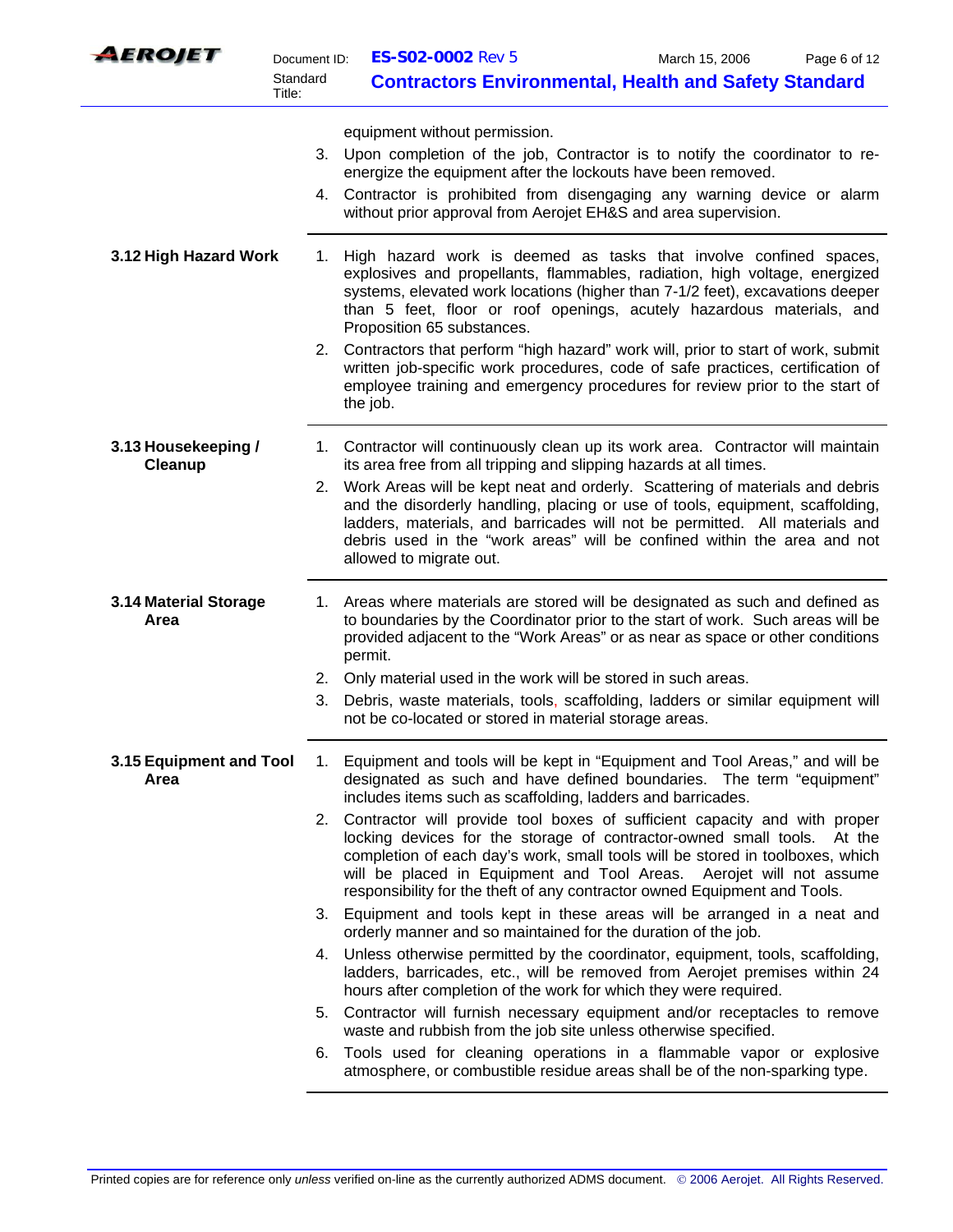| AEROJET                                                         | Document ID:<br>Standard<br>Title: | ES-S02-0002 Rev 5<br>March 15, 2006<br>Page 7 of 12<br><b>Contractors Environmental, Health and Safety Standard</b>                                                                                                                                                                                                                                                                                |
|-----------------------------------------------------------------|------------------------------------|----------------------------------------------------------------------------------------------------------------------------------------------------------------------------------------------------------------------------------------------------------------------------------------------------------------------------------------------------------------------------------------------------|
|                                                                 |                                    |                                                                                                                                                                                                                                                                                                                                                                                                    |
| 3.16 Use of Aerojet<br><b>Materials and</b><br><b>Equipment</b> | 2.                                 | 1. Contractor's employees will not use Aerojet tools, equipment, and materials<br>or personal protective equipment unless otherwise authorized by Aerojet.<br>Contractor will not start, stop, adjust or relocate any Aerojet equipment<br>without the approval of Aerojet.                                                                                                                        |
| 3.17 Accident / Incident<br><b>Reporting</b>                    |                                    | All accidents/incidents (including a spill or release of hazardous chemicals) will be<br>immediately reported to the Aerojet Coordinator or designee, and to the Aerojet<br>EH&S department. The Contractor will be liable for the costs of Aerojet's<br>response to any spill resulting from Contractor's actions, including, but not limited<br>to, costs of containment, cleanup, and disposal. |
| 3.18 Environmental                                              |                                    | 1. Waste Management                                                                                                                                                                                                                                                                                                                                                                                |
|                                                                 |                                    | a. Contractors will not dispose of any chemical or chemical waste on Aerojet<br>property. Drains, sewers, sinks, rest rooms, trenches, trash containers<br>and the ground must not be used for the disposal of chemicals or<br>chemically contaminated wastes.                                                                                                                                     |
|                                                                 |                                    | b. Contractors will manage all wastes and materials generated by the<br>contractor operation (both inert and hazardous) as detailed in the<br>Statement of Work.                                                                                                                                                                                                                                   |
|                                                                 | C.                                 | Contractors must segregate hazardous from non-hazardous waste; all<br>hazardous waste generated by its operations must be labeled in<br>accordance with all governmental regulations.                                                                                                                                                                                                              |
|                                                                 | d.                                 | All Contractors generating hazardous waste in their operations and are<br>required under the Statement of Work to transport the waste, must have<br>their own EPA Generator Identification Numbers (EPA ID Number) for<br>use on manifests.                                                                                                                                                        |
|                                                                 | е.                                 | If Contractors' transportation or disposal arrangements are inappropriate<br>and require Aerojet to dispose of any of the Contractors' waste, Aerojet<br>reserves the right to bill Contractors for the reasonable costs of<br>transportation and disposal.                                                                                                                                        |
|                                                                 |                                    | 2. Non-Hazardous Waste Disposal                                                                                                                                                                                                                                                                                                                                                                    |
|                                                                 |                                    | a. Contractors will handle, transport and dispose of all non-hazardous<br>wastes in accordance with the Statement of Work.                                                                                                                                                                                                                                                                         |
|                                                                 | b.                                 | Contractors will not dispose of any non-hazardous wastes on Aerojet<br>property without the expressed permission of the Aerojet EH&S<br>organization.                                                                                                                                                                                                                                              |
|                                                                 |                                    | 3. Work Involving Air Emissions                                                                                                                                                                                                                                                                                                                                                                    |
|                                                                 |                                    | a. If Contractor's operations require an air pollution permit, Contractor must<br>provide copies of the Air Quality Management District (AQMD) or<br>equivalent permit(s) to the Buyer through the Coordinator for all<br>equipment to be used by the Contractor on Aerojet property.                                                                                                              |
|                                                                 |                                    | b. Contractors will keep any records required by AQMD Regulations and<br>Rules.                                                                                                                                                                                                                                                                                                                    |
|                                                                 |                                    | c. Contractor operations will be reviewed to ensure that they are not<br>creating nuisance emissions or dusts, and that measures are taken by<br>the contractor to control this.                                                                                                                                                                                                                   |
|                                                                 |                                    | 4. Work Involving Water Discharges                                                                                                                                                                                                                                                                                                                                                                 |
|                                                                 |                                    | a. Contractors will request the coordinator to obtain the approval of the<br>Aerojet EH&S organization before discharging into storm drains or<br>sewers.                                                                                                                                                                                                                                          |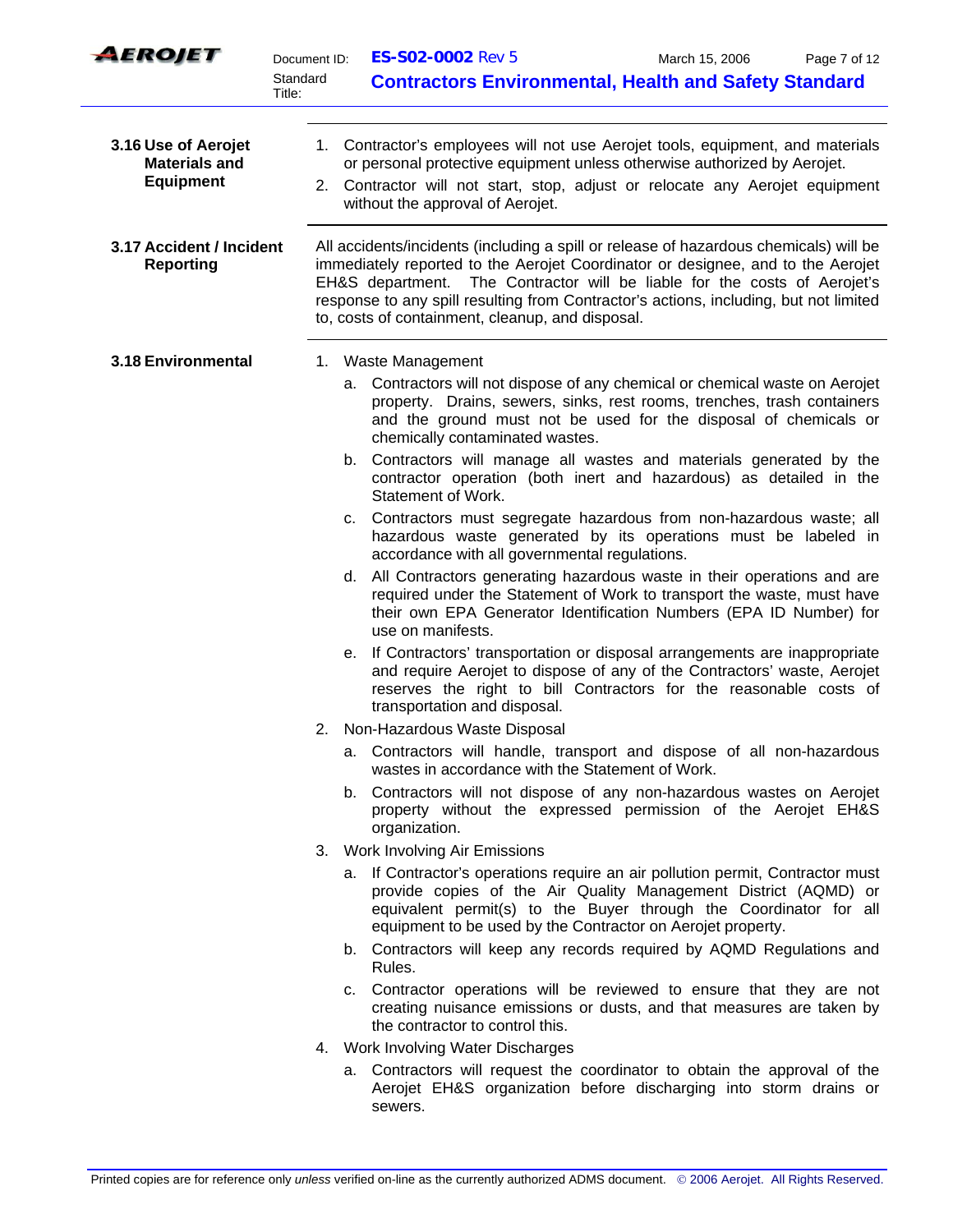

|                      | 5. | Hazardous Materials<br>a. Contractors will ensure they manage their hazardous material containers<br>to prevent contaminated runoff to storm drains during periods of rain.<br>b. Contractors will ensure they keep all material containers labeled, and to<br>ensure containers are kept closed except when adding or removing<br>material.<br>6. Contractors will verify that all compressed gas cylinders are secured and<br>upright, and to keep valve caps in place when not in use. |
|----------------------|----|-------------------------------------------------------------------------------------------------------------------------------------------------------------------------------------------------------------------------------------------------------------------------------------------------------------------------------------------------------------------------------------------------------------------------------------------------------------------------------------------|
| 3.19 Fire Prevention |    | 1. Contractor will familiarize Contractor's employees with the locations of Aerojet<br>fire extinguishers in their respective work areas and ensure they are prepared<br>to use them safely if necessary.                                                                                                                                                                                                                                                                                 |
|                      | 2. | In case of fire, Contractor will call the applicable Aerojet Emergency Number.<br>Contractor will then inform all Contractors and Aerojet employees in the area,<br>remain in a safe place, and direct firemen to the fire.                                                                                                                                                                                                                                                               |
|                      |    | 3. Contractor employees will only attempt to put out a fire when such action can<br>be performed safely.                                                                                                                                                                                                                                                                                                                                                                                  |
|                      |    | 4. Contractor will not use water to extinguish fires near electrical equipment.<br>Only Class C extinguishers will be used.                                                                                                                                                                                                                                                                                                                                                               |
|                      | 5. | If a Contractor's employee uses a Aerojet fire extinguisher, Contractor will<br>report it to the coordinator.                                                                                                                                                                                                                                                                                                                                                                             |
|                      | 6. | Contractor employees will not smoke inside buildings. Smoking outside<br>buildings is allowed only where a potential for a fire does not exist.                                                                                                                                                                                                                                                                                                                                           |
|                      |    | 7. Prior to commencing hot work (e.g. burning, cutting, grinding, welding or tar<br>pot work), Contractor will obtain a hot work permit via the coordinator.                                                                                                                                                                                                                                                                                                                              |
|                      |    | 8. Contractors are to store, dispense and use flammable and combustible<br>liquids safely and in accordance with OSHA regulations, and the Uniform Fire<br>Code (UFC).                                                                                                                                                                                                                                                                                                                    |
|                      |    | 9. Painting                                                                                                                                                                                                                                                                                                                                                                                                                                                                               |
|                      |    | a. Before beginning work on a painting contract, the Contractor will arrange<br>with the coordinator for a location for the protective storage of paints and<br>equipment.                                                                                                                                                                                                                                                                                                                |
|                      |    | b. Drop cloths will not be suspended from, or draped over, sprinkler pipes.                                                                                                                                                                                                                                                                                                                                                                                                               |
|                      |    | c. Sprinkler heads in the vicinity of a job will be properly covered with paper<br>bags prior to the start of a spray painting operation. Contractor will<br>request the Coordinator to notify Aerojet prior to covering sprinkler heads.<br>The bags will be removed promptly upon completion of the operation or<br>when otherwise directed by Aerojet during an interruption of the paint<br>operation.                                                                                |
|                      |    | d. Contractor will arrange with the Coordinator for the shutdown of heaters,<br>lights, etc., as required in areas to be painted.                                                                                                                                                                                                                                                                                                                                                         |
|                      |    | e. Ventilation in the area in which painting is to be done will reduce and<br>maintain the level of airborne flammable vapors below 10% of the Lower<br>Flammable Limit (LFL), or Lower Explosive Limit (LEL), whichever is<br>lower.                                                                                                                                                                                                                                                     |
|                      |    | The cleaning water from latex equipment will not be disposed of into<br>f.<br>Aerojet drains.                                                                                                                                                                                                                                                                                                                                                                                             |

g. Lead based paint will not be used.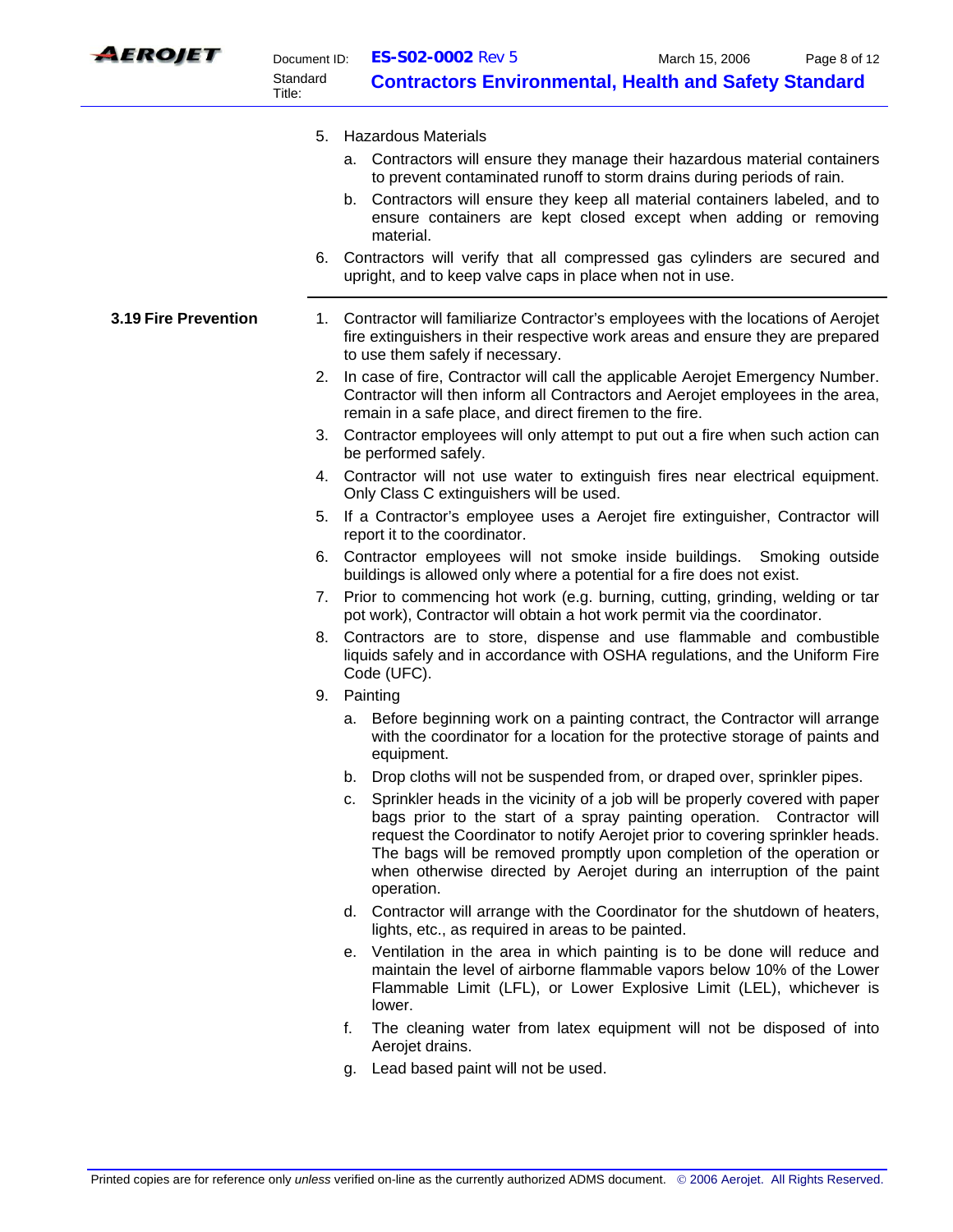

- 10. Access/Egress
	- a. Aisles, exits, and stairways shall be clear and accessible at all times and in good repair. When it is necessary to close off, block or repair an aisle, exit or stairway, prior approval must be obtained from Aerojet Coordinator.
	- b. Fire lanes will not be blocked.
- 11. Fire Protection Systems
	- a. The Contractor will be responsible to coordinate all fire systems impairments with the designated Coordinator prior to the shutdown of any system.
	- b. (Sacramento Only)
		- Fire extinguishers, fire alarm stations, signal lights, sprinkler systems, emergency lights, and component equipment shall not be removed, disconnected or reconnected without the specific approval of Aerojet Fire Service. Permission to shut down, impair, remove, modify or relocate such equipment must be requested of Aerojet Fire Service through the Coordinator.
		- In accordance with " Control of Fire Protection Water Supply Valves" (ES-P02-0303), Aerojet Fire Service will notify the Fire Marshall and Industrial Risk Insurers (IRI) at (425) 434-3356 when there is impairment to any fire protection plan.
- 12. Fire hydrants, fire service control valves, exits and electrical cabinets shall not be blocked. Permission for the use of fire hydrants shall be obtained from Aerojet Fire Service through the Coordinator.

- **3.20 Security** 1. Registration, Entrance, and Departure
	- a. Security procedures require that employees of the Contractor or subcontractor must be approved for entry by Aerojet Procurement. All persons who are not U.S. citizens before entering Aerojet property for work must first obtain clearance through Aerojet Visitor Control.
	- b. Contractors must enter and leave premises through prescribed gates.
	- c. Upon each entry, Contractors must register with Plant Protection who will issue appropriate badges/passes to them.
	- d. While on the premises, Contractors must wear the issued identification badges on outer garment in plain sight. Lost badges/passes must be promptly reported and arrangements made to secure a replacement.
	- e. Upon departure each day, Contractors must surrender their identification badges/passes unless prior arrangements have been made with Security.
	- f. Contractors are not authorized to permit or escort their own visitors onto Aerojet property without obtaining Aerojet Visitor Control approval.
	- 2. Movement within the Plant
		- a. Contractors must confine their activities to areas where their work is to be performed.
		- b. When the work requires movement into or through a security area, arrangements must be made through the Coordinator for authorization and escort.
	- 3. Unscheduled Work Requirements
		- a. Contractor's planning to start work prior to the contract start date must have Procurement and the coordinator's approval at least 48 hours in advance of the anticipated start time.
		- b. If Contractors are required to work in a security area, a 4-day advance notice must be given to the Coordinator in order to obtain clearance.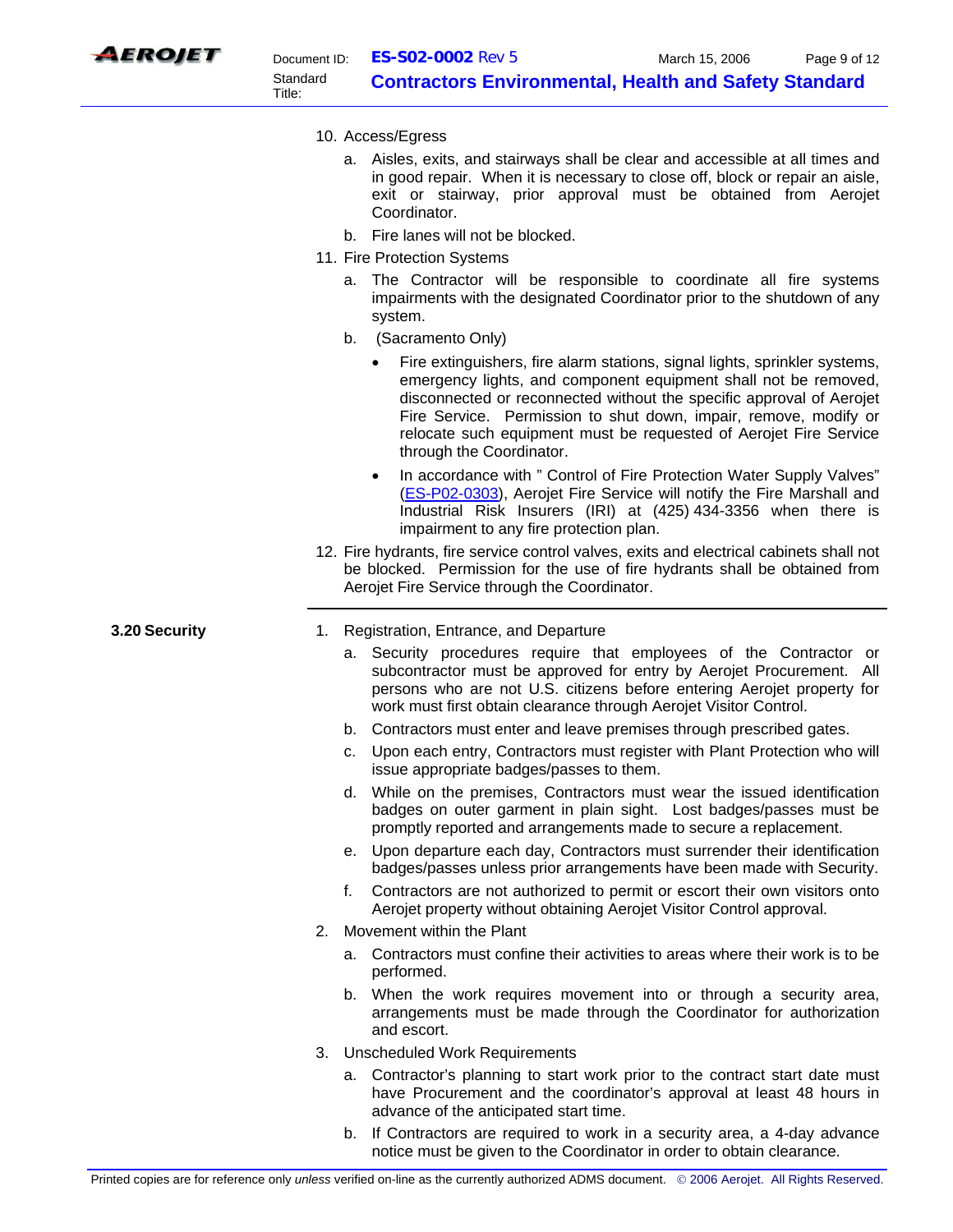

- c. If Contractors are required to work overtime or shifts not regularly scheduled, the Coordinator must be notified 24 hours in advance in order to make necessary arrangements.
- 4. Conduct
	- a. Acts of misconduct, such as vending, soliciting contributions, illegal parking, fighting, scuffling, horseplay, gambling and consuming or possessing alcoholic beverages, narcotics or illegal drugs are prohibited on the premises.
	- b. Entry to the premises is prohibited to persons using or under the influence of alcohol or drugs.
	- c. Contractors will wear proper clothing while on the job site. Removal of shirts or wearing of shorts is not allowed. Proper footwear must be worn.
- 5. Property Removal and Inspection
	- a. Contractors desiring to remove tools, materials, or other property form the premises other than their own must present such property to the Coordinator for inspection and issuance of any required removal pass. If Contractors' tools are similar to those issued to the job by Aerojet, the removal pass must include an itemized listing sufficient to assure proper identification.
	- b. Materials removed from the premises for incorporating into items being fabricated in outside shops, must be authorized on an appropriate document issued by the Coordinator.
	- c. All property removed from the premises is subject to inspection by Aerojet.
- 6. Operating and Parking Vehicles
	- a. Contractors' vehicles or their subcontractor are subject to inspection by Plant Protection upon entry or departure from Aerojet premises.
	- b. Traffic signs, including speed limits, for motor vehicles on Aerojet premises are posted and shall be observed.
	- c. Contractors' personal vehicles shall be parked in the unreserved sections of Aerojet parking lots or other designated area.
	- d. Trucks may be used to deliver materials to the job site but shall be parked in the unreserved sections of Aerojet parking lots or other designated area.
	- e. The Coordinator must approve vehicles carrying tools and other equipment entering the facility and such vehicles will be subject to inspection by Plant Protection.
	- f. Vehicles must not be operated within buildings or other controlled areas on Aerojet premises without obtaining prior approval from the Coordinator.
	- g. Contractors must possess a valid license to operate the type of vehicle, which they will operate on Aerojet premises.
- 7. Prohibited/Restricted Items
	- a. Weapons, ammunition, narcotics, illegal drugs and intoxicating beverages are prohibited items and will not be admitted onto premises.
	- b. Cameras, radios, binoculars, audio and/or video recorders, and transmitting devices are restricted items. Such items are not permitted onto the premises without the written approval of the Facility Security Officer through the Coordinator. Prior approval will be additionally required from the Environmental, Health & Safety Department, through the Coordinator, whenever explosives or radioactive materials are to be brought upon the premises.

Printed copies are for reference only *unless* verified on-line as the currently authorized ADMS document. © 2006 Aerojet. All Rights Reserved.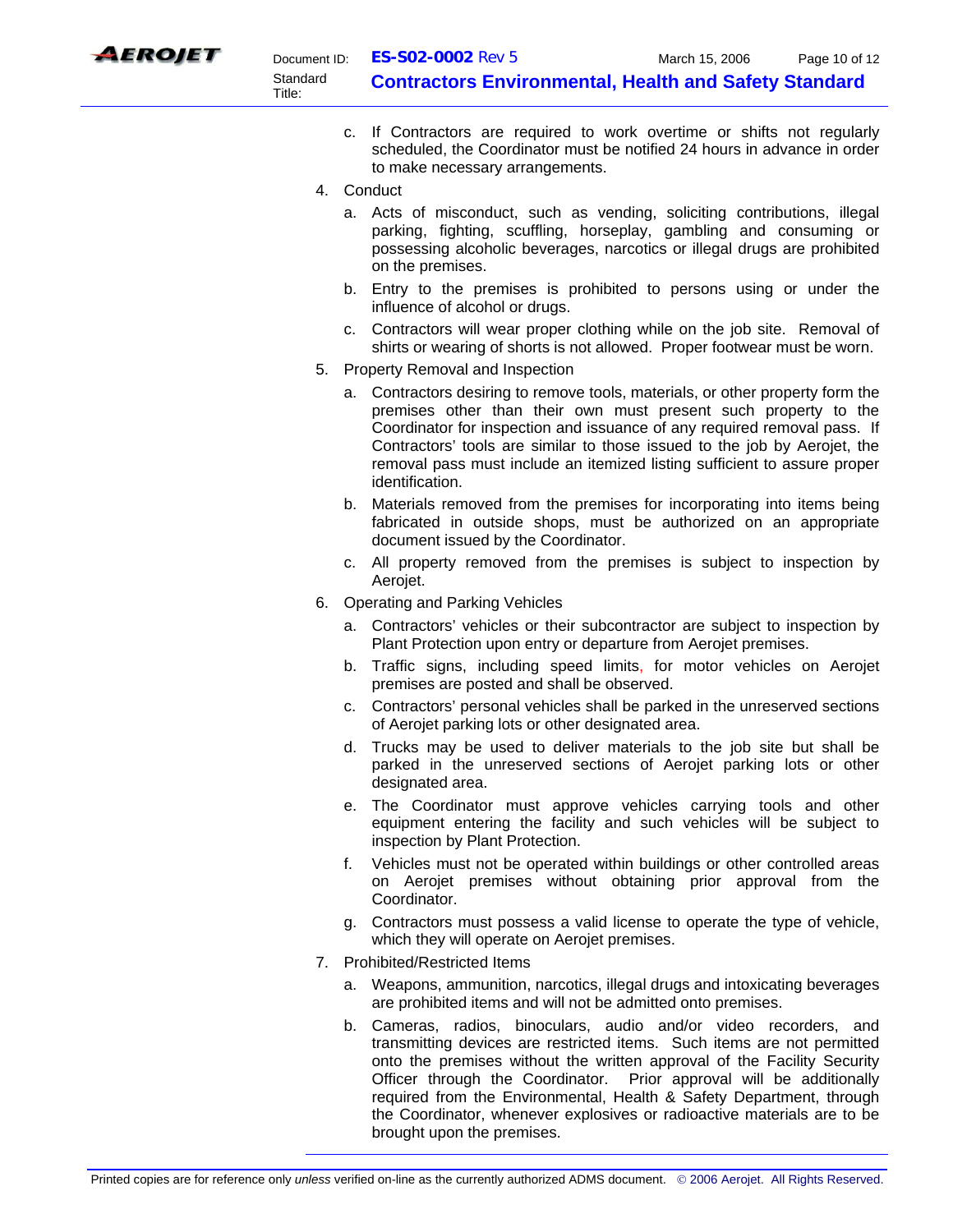

Standard<br>Title:

Document ID: **ES-S02-0002** Rev 5 March 15, 2006 Page 11 of 12 **Contractors Environmental, Health and Safety Standard** 

| <b>4. Definitions</b> | <b>Term</b>                                                                                  | <b>Definition</b>                                                                                                                                                                                                                                    |
|-----------------------|----------------------------------------------------------------------------------------------|------------------------------------------------------------------------------------------------------------------------------------------------------------------------------------------------------------------------------------------------------|
|                       | <b>Code of Safety</b><br><b>Practices</b>                                                    | A California requirement for construction contractors to<br>have a list of general safety precautions.                                                                                                                                               |
|                       | <b>Contractors</b>                                                                           | The word "Contractor" includes all "Sub-Contractors",<br>"Builders", "Construction Workers", or any "Non-Aerojet<br>Employee". The only exceptions are temporary workers<br>that take their daily assignments from and are<br>supervised by Aerojet. |
|                       | <b>Contractor</b><br><b>Coordinator or</b><br><b>Construction Project</b><br><b>Engineer</b> | Aerojet employees who have oversight authority for the<br>tasks performed by the contractor. (Referred in this<br>standard as "Coordinator")                                                                                                         |
|                       | <b>Hot Work Permit</b>                                                                       | A document issued prior to the start of work involving<br>welding, cutting, burning, roofing, or the use of certain<br>other spark or flame producing devices.                                                                                       |
|                       | <b>Safety Work Permit</b>                                                                    | A document used to communicate hazards and controls<br>associated with the work for the protection of Aerojet<br>employees and for the protection of equipment and<br>facilities.                                                                    |
| 5. Acronyms           | Acronym                                                                                      | <b>Definition</b>                                                                                                                                                                                                                                    |
|                       | <b>APP</b>                                                                                   | <b>Accident Prevention Plan</b>                                                                                                                                                                                                                      |
|                       | <b>AQMD</b>                                                                                  | Air Quality Management District. Includes the<br>Sacramento AQMD.                                                                                                                                                                                    |
|                       | <b>CCR</b>                                                                                   | <b>California Code Regulations</b>                                                                                                                                                                                                                   |
|                       | <b>DOT</b>                                                                                   | Department of Transportation                                                                                                                                                                                                                         |
|                       | EH&S                                                                                         | Environmental, Health and Safety                                                                                                                                                                                                                     |
|                       | <b>EPA</b>                                                                                   | <b>Environmental Protection Agency</b>                                                                                                                                                                                                               |
|                       | <b>FSD</b>                                                                                   | <b>Fire Safety Directive</b>                                                                                                                                                                                                                         |
|                       | <b>HEPA</b>                                                                                  | High efficiency particulate air                                                                                                                                                                                                                      |
|                       | <b>HVAC</b>                                                                                  | Heating, Ventilation, and Air Conditioning                                                                                                                                                                                                           |
|                       | <b>IIPP</b>                                                                                  | Injury / Illness Prevention Plan                                                                                                                                                                                                                     |
|                       | <b>IRI</b>                                                                                   | <b>Industrial Risk Insurers</b>                                                                                                                                                                                                                      |
|                       | <b>LEL</b>                                                                                   | Lower Explosive Limit                                                                                                                                                                                                                                |
|                       | <b>LFL</b>                                                                                   | Lower Flammable Limit                                                                                                                                                                                                                                |
|                       | <b>MSHA</b>                                                                                  | Mine Safety & Health Administration                                                                                                                                                                                                                  |
|                       | <b>MSDS</b>                                                                                  | <b>Material Safety Data Sheet</b>                                                                                                                                                                                                                    |
|                       | <b>NIOSH</b>                                                                                 | National Institute for Occupational Safety and Health                                                                                                                                                                                                |
|                       | <b>OSHA</b>                                                                                  | Occupational Safety and Health Agency. Includes both<br>State and Federal agencies.                                                                                                                                                                  |
|                       | <b>RSVP</b>                                                                                  | <b>Restore Shut Valves Promptly</b>                                                                                                                                                                                                                  |
|                       | <b>UFC</b>                                                                                   | <b>Uniform Fire Code</b>                                                                                                                                                                                                                             |
|                       |                                                                                              |                                                                                                                                                                                                                                                      |

Printed copies are for reference only *unless* verified on-line as the currently authorized ADMS document. © 2006 Aerojet. All Rights Reserved.